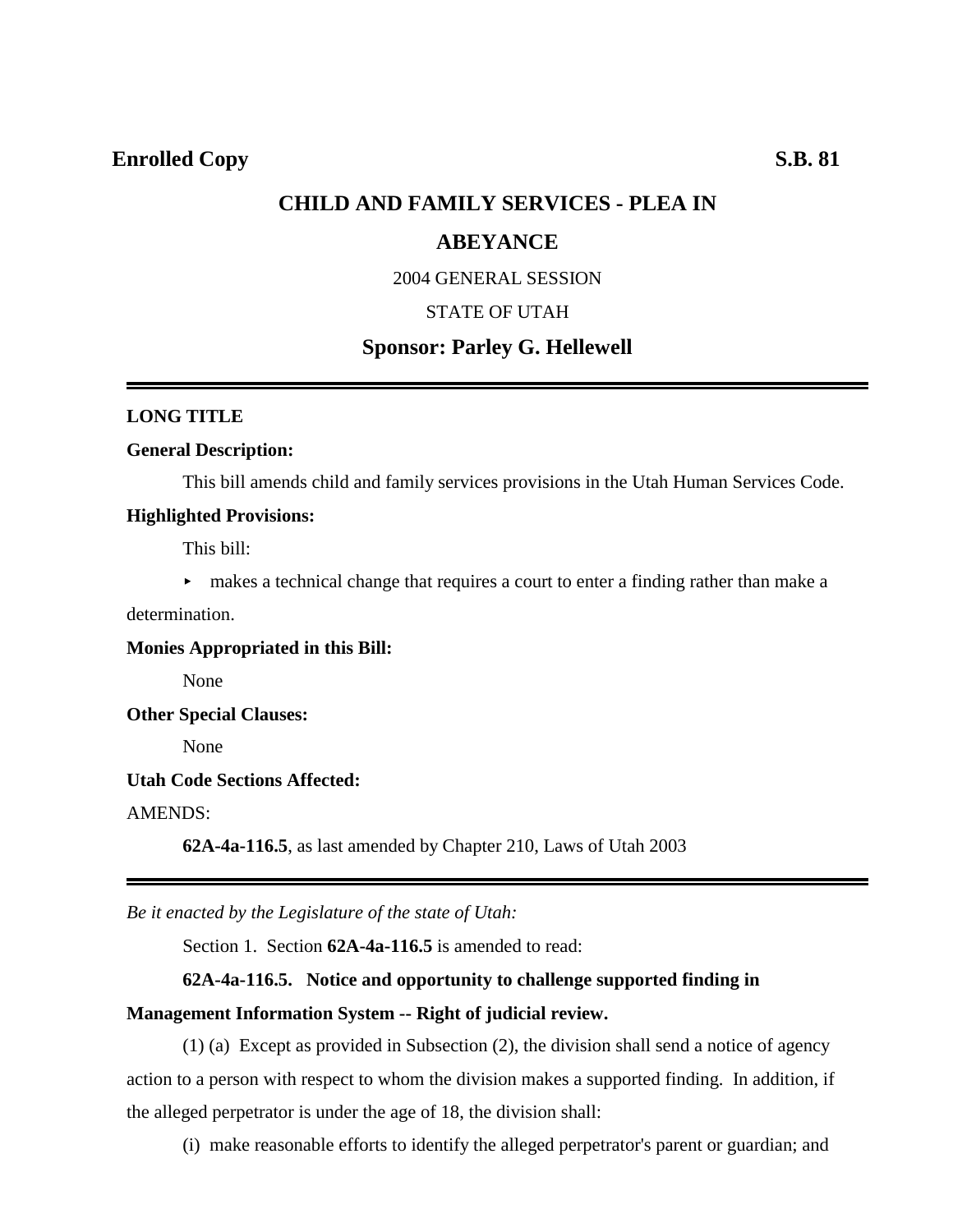# **S.B. 81 Enrolled Copy**

(ii) send a notice to each parent or guardian identified under Subsection  $(1)(a)(i)$  that lives at a different address, unless there is good cause, as defined by rule, for not sending a notice to a parent or guardian.

(b) Nothing in this section may be construed as affecting:

(i) the manner in which the division conducts an investigation; or

(ii) the use or effect, in any other setting, of a supported finding by the division at the completion of an investigation for any purpose other than for notification under Subsection (1) (a).

(2) Subsection (1) does not apply to a person who has been served with notice under Subsection 62A-4a-116.1(1)(a).

(3) The notice described in Subsection (1) shall state:

(a) that the division has conducted an investigation regarding alleged child abuse, neglect, or dependency;

(b) that the division has made a supported finding of abuse, neglect, or dependency;

(c) that facts gathered by the division support the supported finding;

(d) that the person has the right to request:

(i) a copy of the report; and

(ii) an opportunity to challenge the supported finding by the division; and

(e) that failure to request an opportunity to challenge the supported finding within 30 days of receiving the notice will result in an unappealable supported finding of child abuse, neglect, or dependency unless the person can show good cause for why compliance within the 30-day requirement was virtually impossible or unreasonably burdensome.

(4) (a) A person may make a request to challenge a supported finding within 30 days of a notice being received under this section.

(b) Upon receipt of a request under Subsection (4)(a), the Office of Administrative Hearings shall hold an adjudicative proceeding pursuant to Title 63, Chapter 46b, Administrative Procedures Act.

(5) (a) In an adjudicative proceeding held pursuant to this section, the division shall have